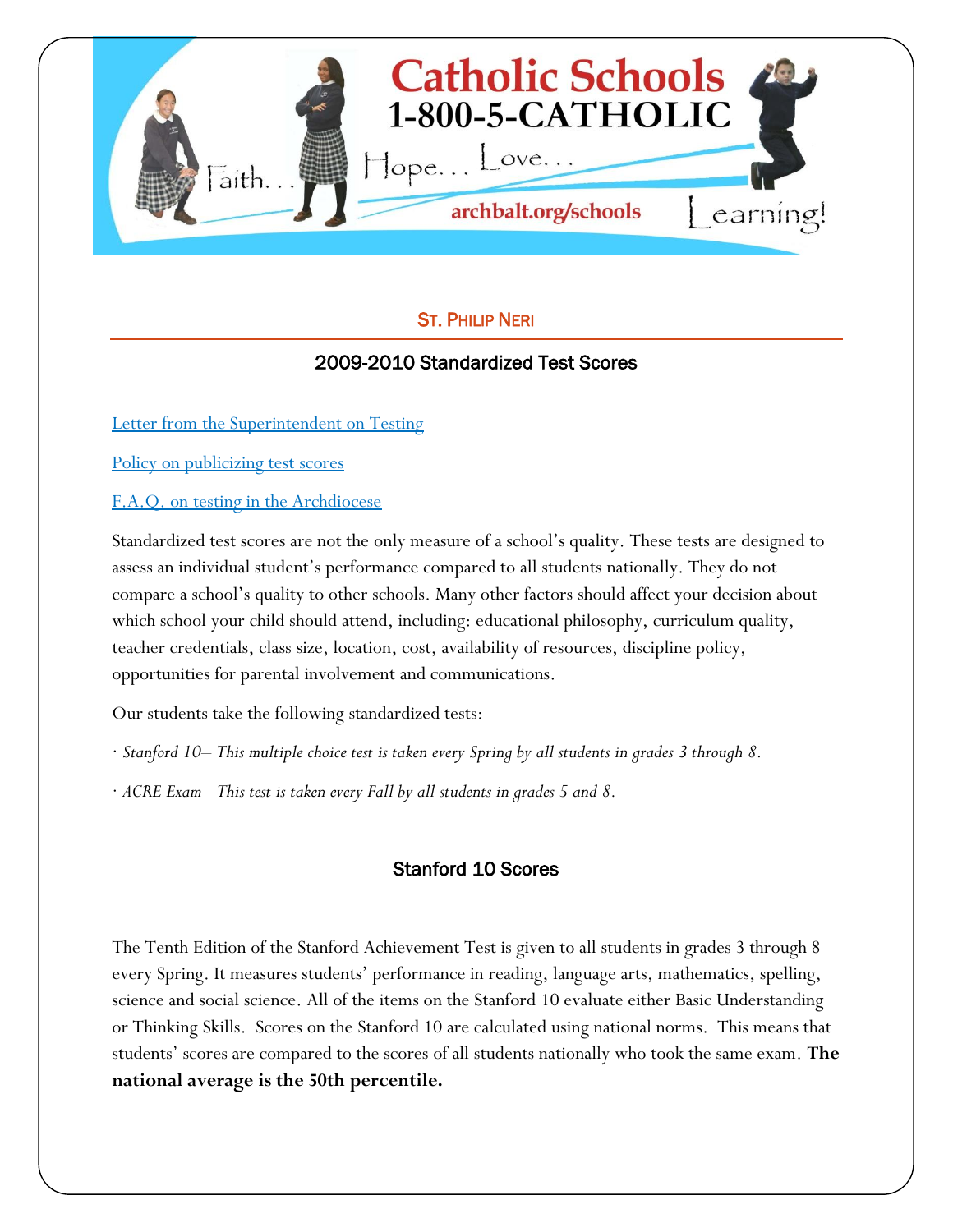## Stanford 10 Scores



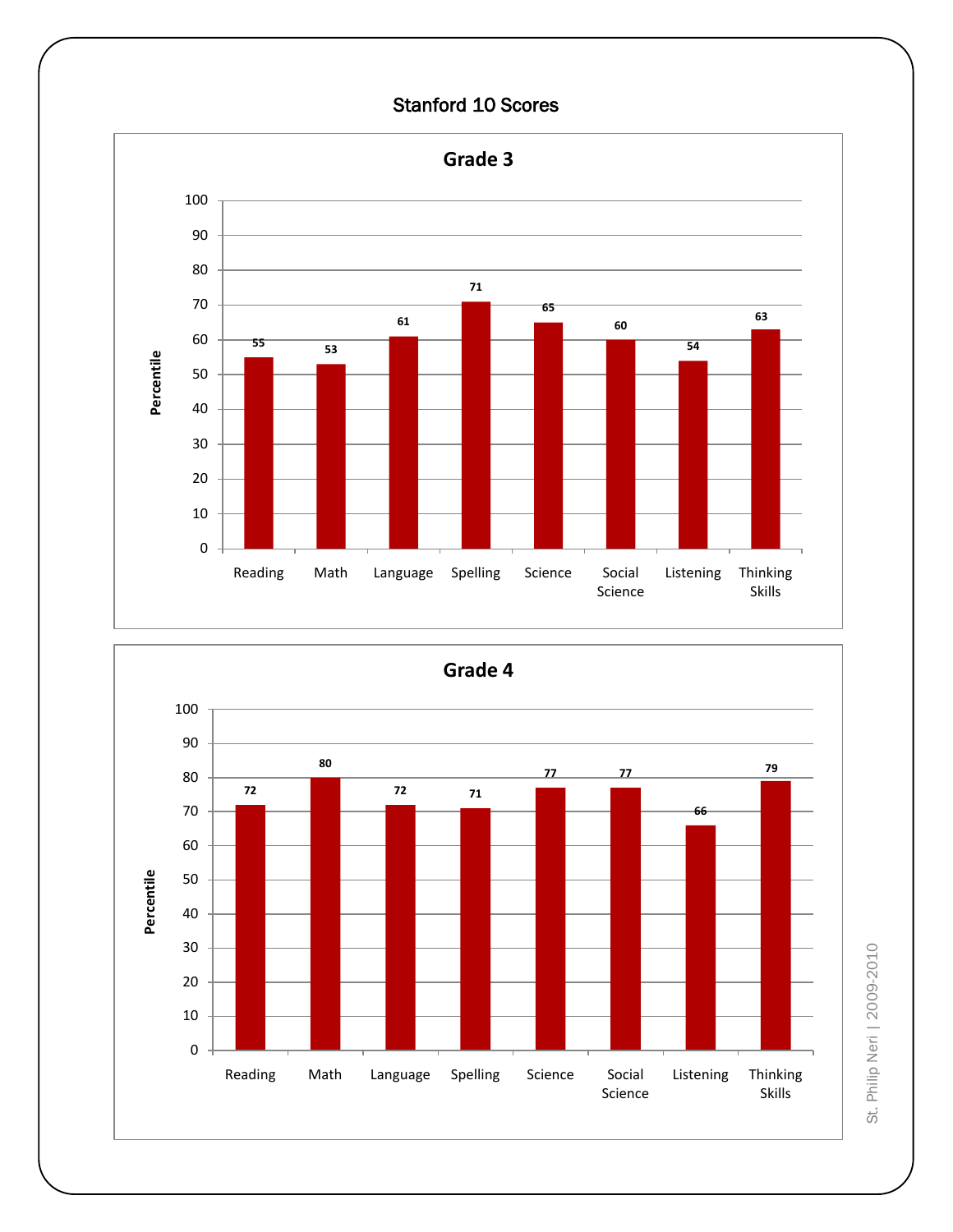#### Stanford 10 Scores



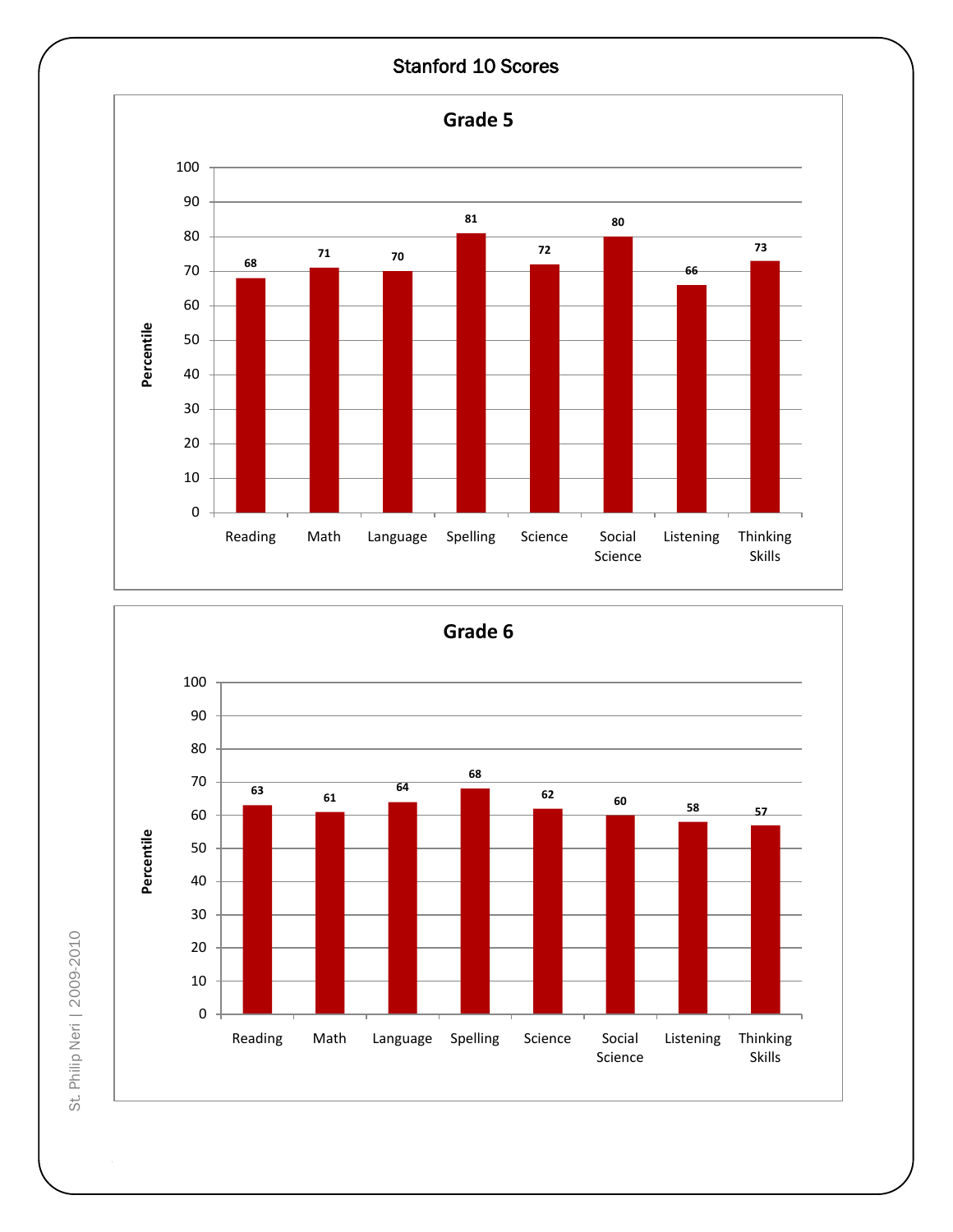



*Note: Scores are based on 2002 national norms using percentile ranks.*